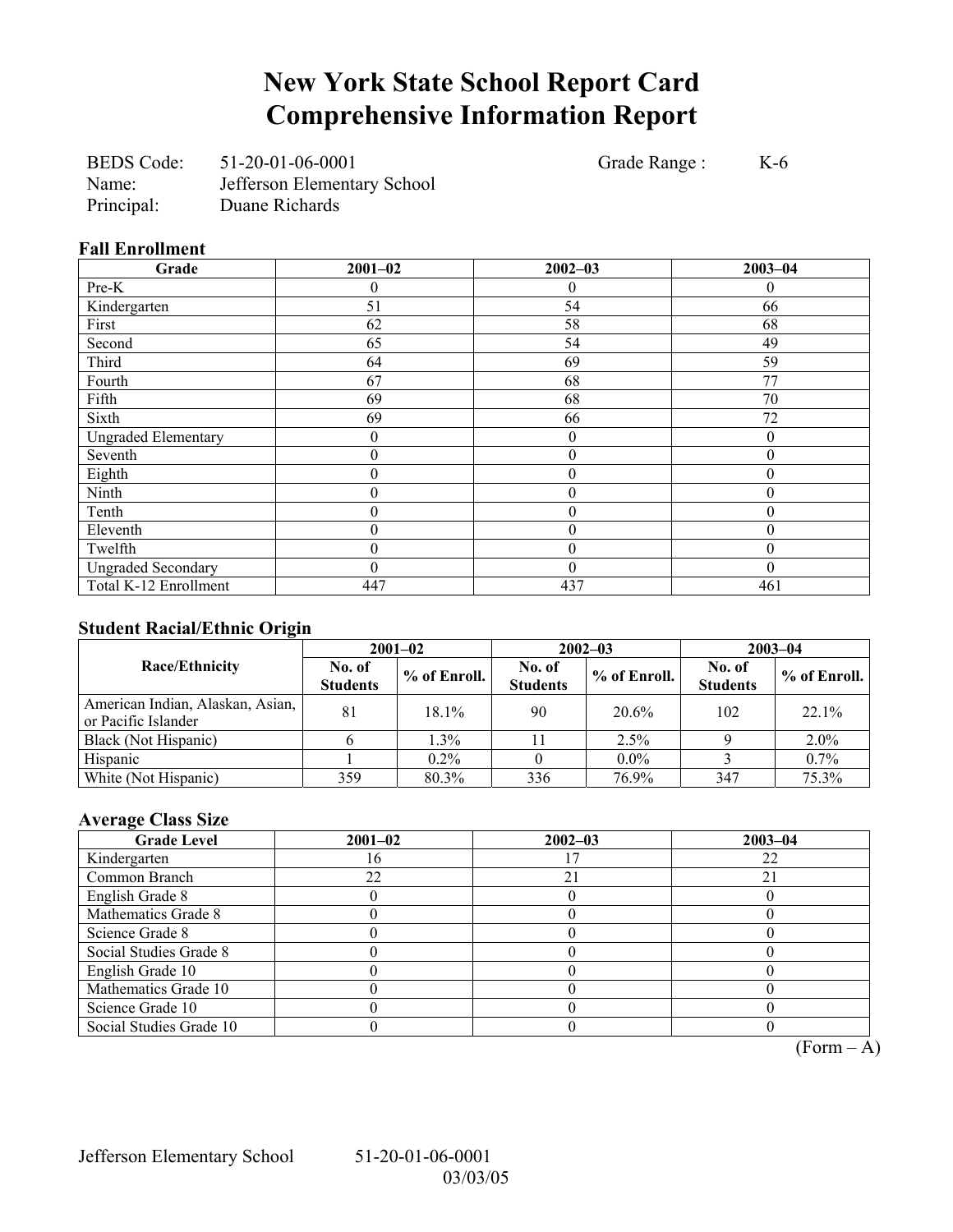### **District Need to Resource Capacity Category**

| <b>N/RC Category</b> | <b>Description</b>                                                     |
|----------------------|------------------------------------------------------------------------|
|                      | This is a rural school district with high student needs in relation to |
|                      | $\alpha$ district resource capacity.                                   |

### **Similar School Group and Description**

| <b>Similar School Group</b><br><b>Description</b>                                                                                                                                                                                                                        |  |
|--------------------------------------------------------------------------------------------------------------------------------------------------------------------------------------------------------------------------------------------------------------------------|--|
| All schools in this group are elementary level schools in rural<br>school districts with high student needs in relation to district<br>resources. The schools in this group are in the higher range of<br>student needs for elementary level schools in these districts. |  |

All schools within the same N/RC category are divided into three similar school groups defined by the percentage of students in the school who are eligible for the free-lunch program and/or who are limited English proficient (also known as English language learners).

#### **Student Demographics Used To Determine Similar Schools Group**

|                                   | $2001 - 02$ |         | $2002 - 03$ |         | $2003 - 04$ |         |
|-----------------------------------|-------------|---------|-------------|---------|-------------|---------|
|                                   | Count       | Percent | Count       | Percent | Count       | Percent |
| <b>Limited English Proficient</b> |             | $2.7\%$ |             | $.1\%$  |             | $.5\%$  |
| <b>Eligible for Free Lunch</b>    | 200         | 44.7%   | つつつ<br>∠∠   | 52.0%   | 242         | 52.5%   |

#### **Attendance and Suspension**

|                               | $2000 - 01$     |         |                 | $2001 - 02$ | $2002 - 03$     |         |
|-------------------------------|-----------------|---------|-----------------|-------------|-----------------|---------|
|                               | No. of          | $%$ of  | No. of          | $%$ of      | No. of          | $%$ of  |
|                               | <b>Students</b> | Enroll. | <b>Students</b> | Enroll.     | <b>Students</b> | Enroll. |
| <b>Annual Attendance Rate</b> |                 | 96.0%   |                 | 96.5%       |                 | 96.9%   |
| <b>Student Suspensions</b>    |                 | . . 5%  |                 | $1.1\%$     |                 | $0.9\%$ |

#### **Student Socioeconomic and Stability Indicators (Percent of Enrollment)**

|                          | $2001 - 02$ | $2002 - 03$ | $2003 - 04$ |
|--------------------------|-------------|-------------|-------------|
| <b>Reduced Lunch</b>     | $12.1\%$    | $1.9\%$     | $17.4\%$    |
| <b>Public Assistance</b> | $51 - 60\%$ | $41 - 50\%$ | $51 - 60\%$ |
| <b>Student Stability</b> | $90\%$      | 91%         | 86%         |

#### **Staff Counts**

| Staff                                 | $2003 - 04$ |
|---------------------------------------|-------------|
| <b>Total Teachers</b>                 |             |
| <b>Total Other Professional Staff</b> |             |
| <b>Total Paraprofessionals</b>        |             |
| Teaching Out of Certification*        |             |

\*Teaching out of certification more than on an incidental basis.

 $(Form - B)$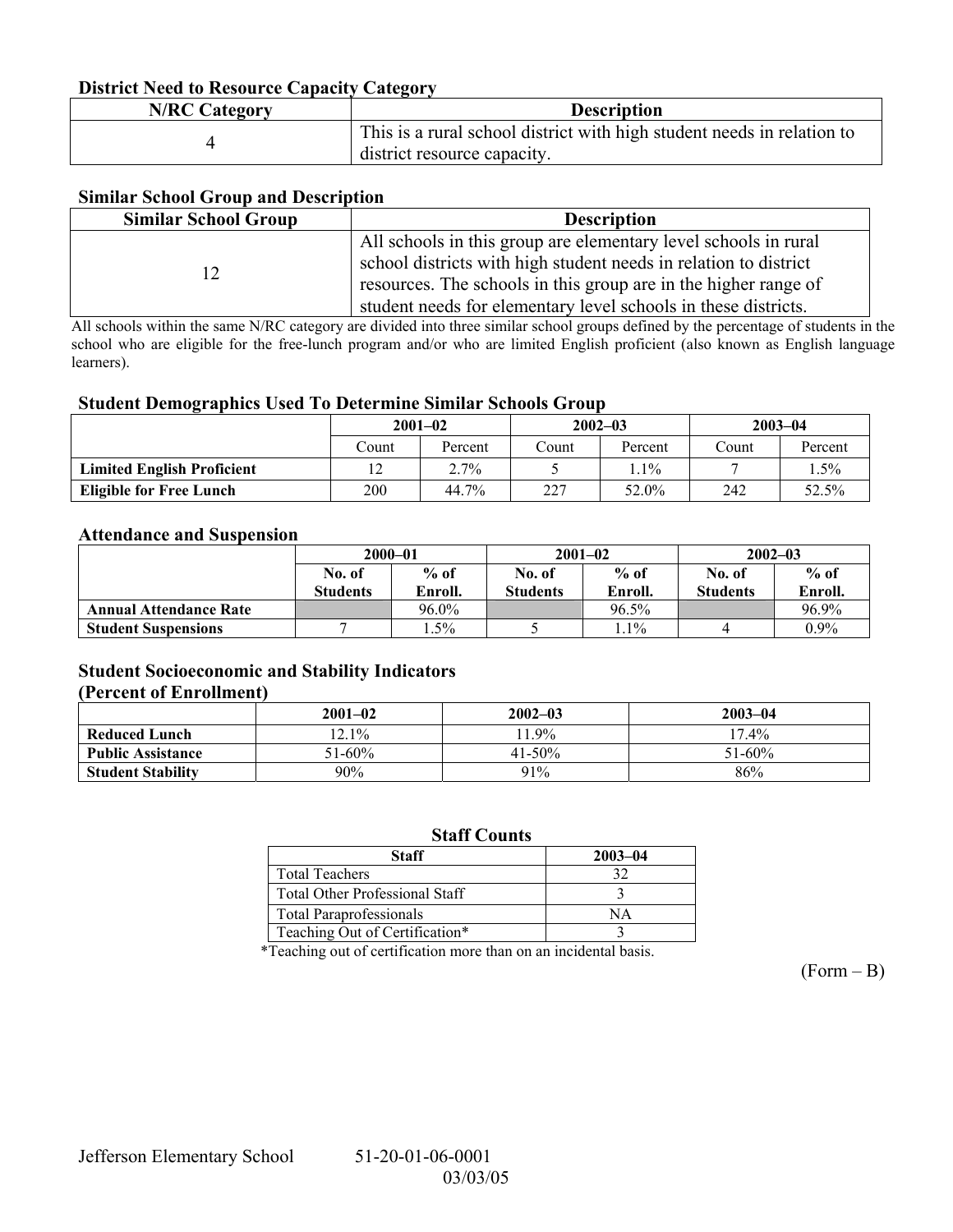# **Regents Examinations**

|                                                                            | $\overline{\phantom{0}}$ | <b>All Students</b> |             | <b>Students with Disabilities</b> |             |             |  |  |
|----------------------------------------------------------------------------|--------------------------|---------------------|-------------|-----------------------------------|-------------|-------------|--|--|
|                                                                            | $2001 - 02$              | $2002 - 03$         | $2003 - 04$ | $2001 - 02$                       | $2002 - 03$ | $2003 - 04$ |  |  |
| <b>Sequential Mathematics, Course III (last administered January 2004)</b> |                          |                     |             |                                   |             |             |  |  |
| Number Tested                                                              |                          |                     |             |                                   |             |             |  |  |
| Number Scoring 55–100                                                      |                          |                     |             |                                   |             |             |  |  |
| Number Scoring 65-100                                                      |                          |                     |             |                                   |             |             |  |  |
| Number Scoring 85-100                                                      |                          |                     |             |                                   |             |             |  |  |
| Percentage of Tested Scoring 55-100                                        | $0\%$                    | $0\%$               | $0\%$       | $0\%$                             | $0\%$       | 0%          |  |  |
| Percentage of Tested Scoring 65-100                                        | $0\%$                    | $0\%$               | $0\%$       | $0\%$                             | $0\%$       | 0%          |  |  |
| Percentage of Tested Scoring 85–100                                        | $0\%$                    | $0\%$               | $0\%$       | $0\%$                             | $0\%$       | $0\%$       |  |  |

# **Introduction to Occupations Examination**

|                                   | $2001 - 02$                                     |           |                   | $2002 - 03$ | $2003 - 04$       |           |
|-----------------------------------|-------------------------------------------------|-----------|-------------------|-------------|-------------------|-----------|
|                                   | <b>No. Tested</b>                               | % Passing | <b>No. Tested</b> | % Passing   | <b>No. Tested</b> | % Passing |
| <b>General-Education Students</b> |                                                 | 0%        |                   | $0\%$       |                   | $0\%$     |
| <b>Students with Disabilities</b> |                                                 | 0%        |                   | $0\%$       |                   | 0%        |
| $\mathbf{r}$<br>11                | $\cdot$ , $\cdot$ , $\cdot$ , $\cdot$ , $\cdot$ | $\cdots$  |                   | 0.00100     |                   |           |

District reports contain data for all students with disabilities enrolled in the district for the 2001–02 school year.

## **Elementary-Level Social Studies**

|                 |                                   | <b>Number</b><br><b>Tested</b> | $%$ at Level 1 | $\%$ at Level 2 | % at Level 3 | % at Level 4 |
|-----------------|-----------------------------------|--------------------------------|----------------|-----------------|--------------|--------------|
|                 | <b>General-Education Students</b> | 60                             | 7%             | 7%              | 68%          | 18%          |
| <b>Nov 2003</b> | <b>Students with Disabilities</b> |                                | 55%            | $0\%$           | 45%          | $0\%$        |
|                 | All Students                      |                                | 14%            | 6%              | 65%          | 15%          |

# **Middle-Level Social Studies**

|                  |                                   | <b>Number</b><br><b>Tested</b> | $\%$ at Level 1 |       | $\%$ at Level 2 $\%$ at Level 3 | $%$ at Level 4 |
|------------------|-----------------------------------|--------------------------------|-----------------|-------|---------------------------------|----------------|
| <b>June 2004</b> | <b>General-Education Students</b> |                                | $0\%$           | $0\%$ | $0\%$                           | $0\%$          |
|                  | <b>Students with Disabilities</b> |                                | $0\%$           | $0\%$ | $0\%$                           | $0\%$          |
|                  | All Students                      |                                | $0\%$           | $0\%$ | $0\%$                           | $0\%$          |